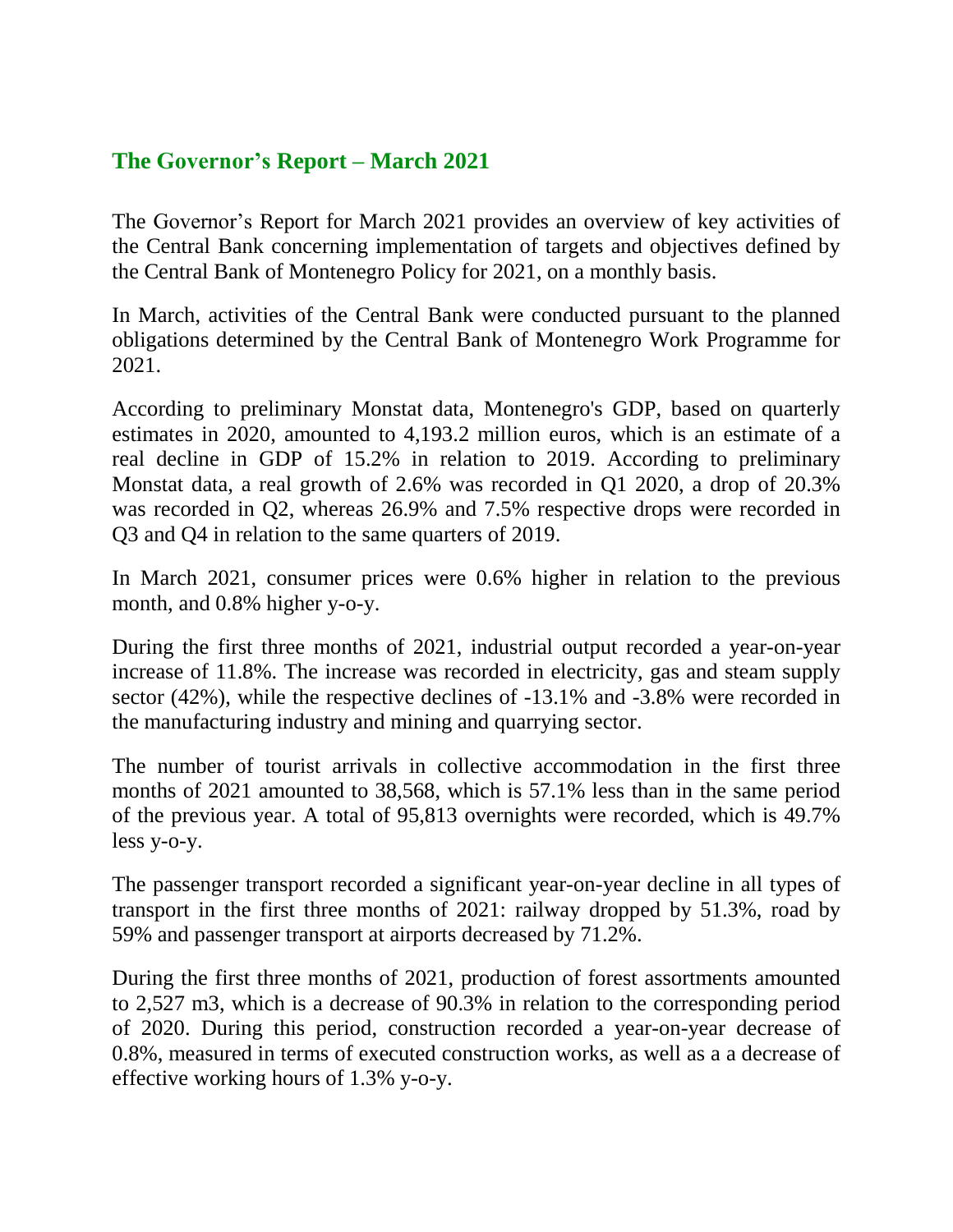In March 2021, the average number of employed persons amounted to 154,782, which is a decrease of 1.6% compared to the previous month and 17.3% less in relation to March 2020. In March 2021, the number of unemployed persons amounted to 55,283, which represents a monthly increase of 5.4% and an increase of 55.7% compared to March 2020.

As at 31 March 2021, out of 50,486 business entities registered as active in the Central Registry of Business Entities, and as having active accounts in the Central Registry of Transaction Accounts, a total of 15,366 or 30.4% were frozen. Compared to the previous month, the number of blocked business entities was 0.2% higher, while compared to the same month of 2020, its growth stood at 4.5%. At end-March 2021, the total amount of debt used as the basis for the freezing of accounts amounted to 782.7 million euros, showing a monthly decline of 0.005% and an annual increase of 28.4%.

As at 31 March 2021, out of the total number of business entities with frozen accounts (15,366), a total of 1,599 business entities were under uninterrupted blockage up to 365 days, with frozen funds in the amount of 113,549,554.73 euros or 14.5% of the total amount of frozen funds. The number of business entities under uninterrupted blockage for over 365 days was 13,767 with frozen funds in the amount of 669,171,113.69 euros or 85.5% of the total amount of frozen funds of business entities.

As at 31 March 2021, debt concentration was relatively high, considering that top 10 debtors (0.06% of total recorded debtors) accounted for 24.4% of the total debt being the basis for freezing of accounts. In addition, 50 of blocked business entities (0.3% of total number of blocked business entities) accounted for 45.2% of the total debt used as the basis for the account freeze.

The total assets of banks at end-March 2021 amounted to 4.64 billion euros, which represents an annual growth of 77.3 million euros, or 1.7%. In terms of the structure of balance sheet of banks, total loans make up the dominate share. At end-March 2021 total loans amounted to 3,262.5 million euros, which is 2.3% higher in relation to the previous month yet 3.3% higher in relation to March 2020.

In the structure of liabilities, deposits made up the main share of 74.5%. Total banks' deposits amounted to 3,457.5 million euros at end-March 2021 and they recorded a monthly increase of 1.2%, and a 2.8% growth in relation to March 2020. Total capital of banks at end-March 2021 amounted to 600.4 million euros, which is an increase of 0.8% in relation to the previous month, but also a decline of 0.9% in relation to the corresponding period of the previous year.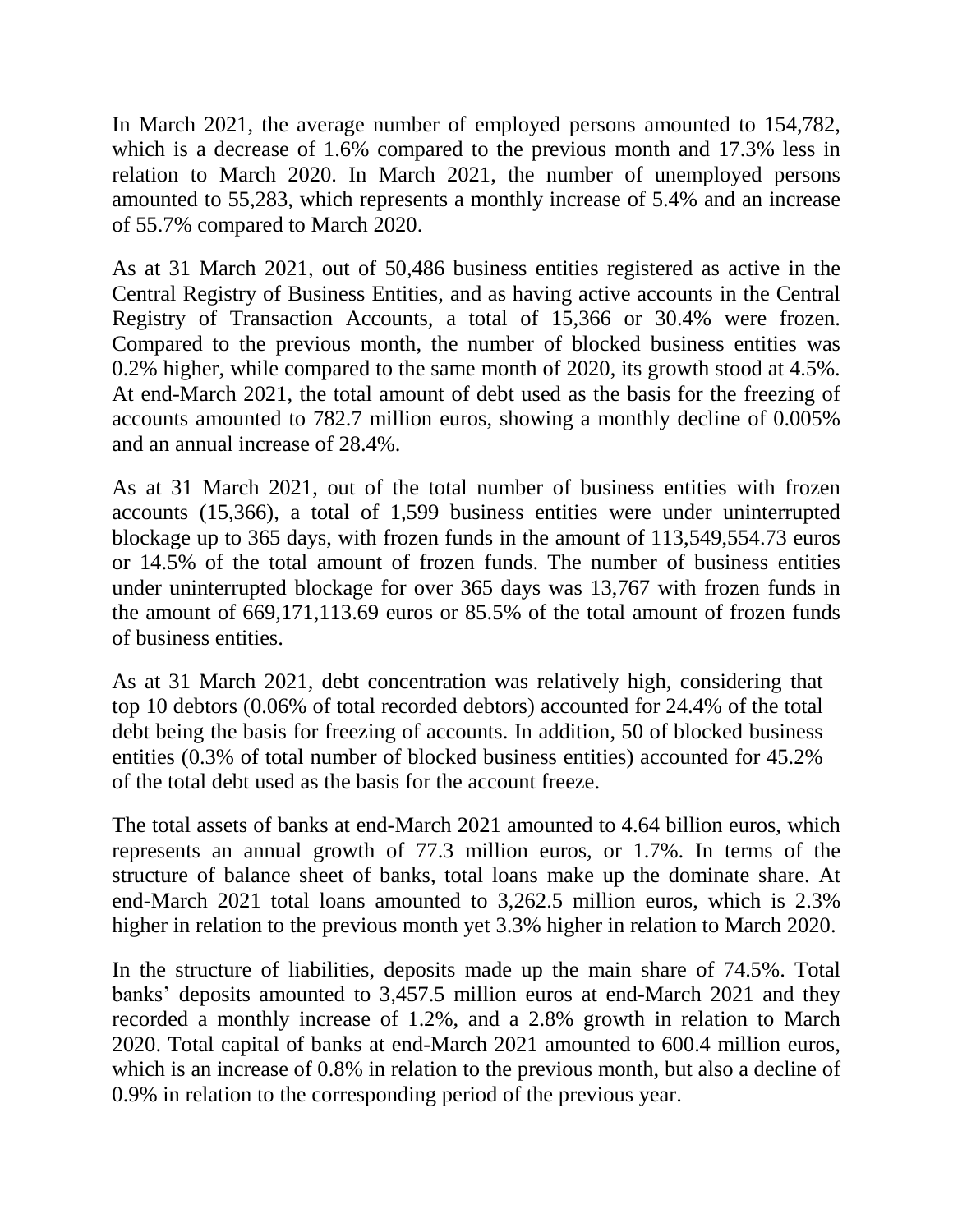At end-March this year, past due loans exceeding 30 days (without interests, and prepayments and accruals) amounted to 159.9 million euros, which is a decrease of 1% in relation to the previous month, while they recorded a decline of 3.9% in relation to March 2020. At end-March 2021, non-performing loans (without interests, and prepayments and accruals) amounted to 177.9 million euros and made up 5.5% of total loans. In relation to the previous month, non-performing loans of banks decreased by 2.2%, while recording an annual increase of 10.8%.

The weighted average lending effective interest rate (WALEIR) on total loans approved amounted to 5.81% at end-March 2021, which represents a monthly decrease of 0.02 percentage points, while in relation to end-March 2020 it recorded a decrease of 0.15 percentage points. The weighted average lending effective interest rate on new loans amounted to 5.21% in March this year, which represent a monthly decrease of 0.88 percentage points, and a decrease of 0.72 percentage points in relation to March 2020. The weighted average effective deposit interest rate amounted to 0.41% at end-March 2021 and was 0.01 percentage points higher compared to the end of the previous month, while being at the same level compared to end-March 2020.

At end-March 2021, reserve requirement of banks amounted to 182.2 million euros, which represents a monthly increase of 1.2 million euros or 0.7%, while in relation to the same period of the previous year, reserve requirement was 74.2 million euros or 28.9% lower. During March 2021, all banks allocated and maintained reserve requirements within prescribed limits. In the total allocated reserve requirement, 52.2% was allocated to the reserve requirement account in the country, whereas 47.8% was on the CBCG foreign accounts.

Gross insurance premium amounted to 23.8 million euros during the first three months of 2021. Non-life insurance premiums accounted for the main share in its structure with 82.9%, while invoiced life insurance premiums accounted for 17.1%.

The effected turnover at the Montenegro Stock Exchange in the first three months of 2021 was 20.4 million euros, done through 461 transactions, and being 92% higher year-on-year. As at 31 March 2021, stock exchange capitalisation amounted to 3,199 million euros, recording a monthly increase of 0.4%, but also an annual decline of 3.8%. At the same time, the MONEX SE index stood at 11,015.18 index points, recording a 2% monthly growth, and the annual increase of 9%. The MNSE10 SE index amounted to 760.76 index points, recording a monthly increase of 2.2% and an annual increase of 15.7%.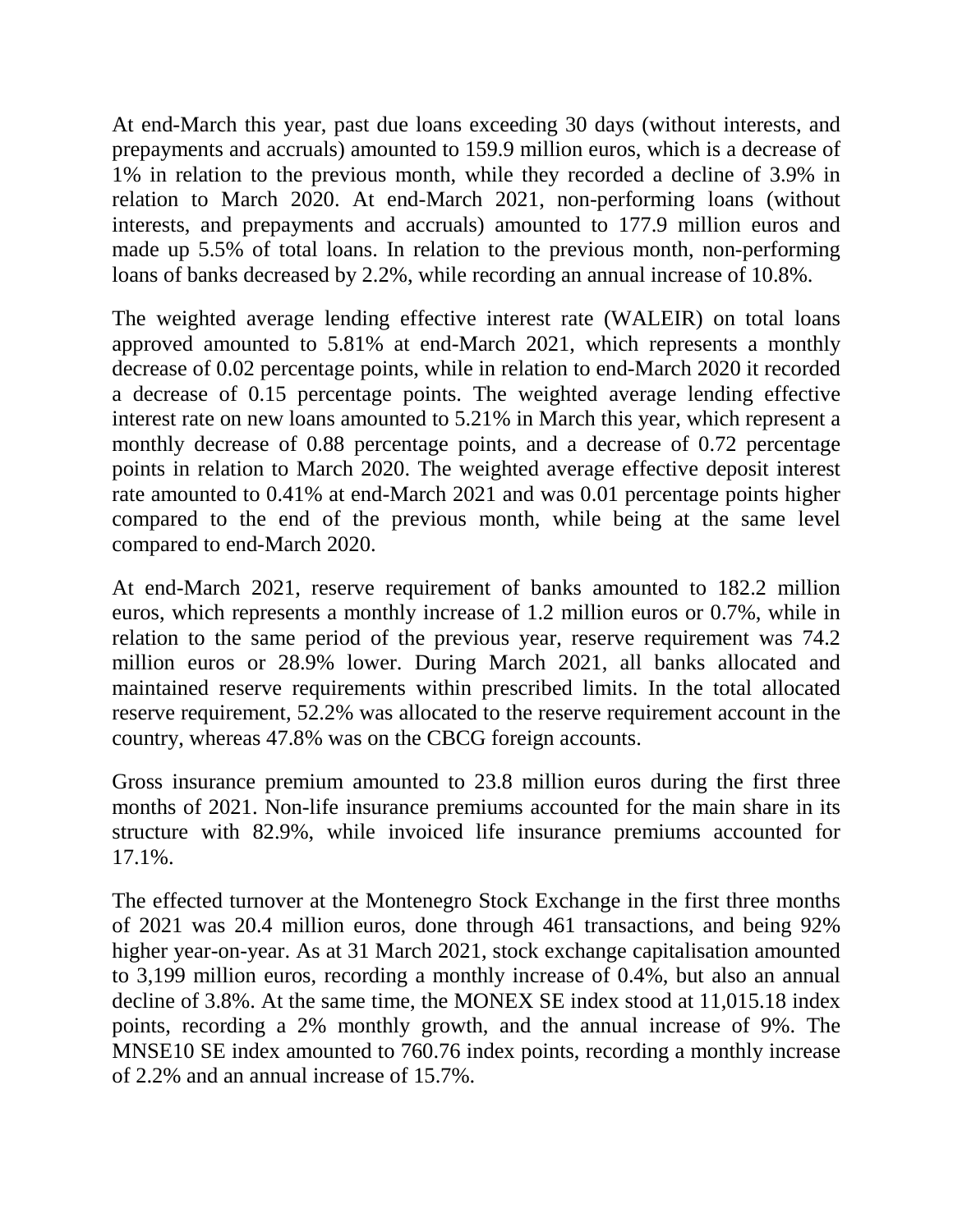According to the Ministry of Finance preliminary data, the source revenues of the bugdet for the first three months of 2021 amounted to 348.4 million euros and were higher than planned by 4.8%, also being 7.2% lower y-o-y. Budget expenditures amounted to 451.9 million euros and were 0.2% lower in relation to January-March 2020, whereas 14.6% lower compared to the plan. The fiscal deficit reached 103.5 million euros or 2.2% of the estimated annual GDP.

Gross government debt of Montenegro amounted to 4,409 million euros or 105.2% of GDP as at end-2020. Out of that figure, domestic debt accounted for 495.6 million euros or 11.8% of GDP, while external debt accounted for 3,835.3 million euros or 91.5% of GDP. The debt of local self-government units accounted for 78.1 million euros or 1.9% of GDP. The net state debt of Montenegro amounted to 84.3% of GDP.

In March, the Central Bank continued with the activities aimed at meeting the requirements on the road towards Montenegro's accession to the EU. At the request of the European Integration Office for the preparation of a bilingual first annex to the 2021 European Commission Report on Montenegro, an annex for the reporting period from 1 January to 31 December 2020 was prepared. At the request of the EU Delegation to Montenegro regarding the preparation of the annex to the EC Report on Montenegro, information from the CBCG competence on the adoption of new regulations and important activities implemented from 12 June 2020 to 12 March 2021 was updated. At the request of the European Integration Office, concerning the preparation of Montenegro's Programme of Accession to the European Union 2021 – 2023 (PAEU), the PAEU table was updated as a part of the negotiation Chapter 32, related to protection of the euro against counterfeiting. As a part of the Component 2, online meetings related to the implementation of a bilateral measure on "Bank Recovery and Resolution" were held with the Hungarian National Bank experts. The TAIEX expert mission named *"Analysis of procedures and working methods in the field of resolution of credit institutions"* was released online from 3 to 5 March 2021. As a part of the technical cooperation with partner central banks, online bilateral cooperation with the Deutsche Bundesbank related to *MREL and TCA calculation* was completed. The technical assistance with partner central banks also included an online training in order to provide technical assistance to colleagues from the Central Bank of Bosnia and Herzegovina on "Operational risk management in the CBCG"*.* Activities on the implementation of the multi-user project IPA-2017 in the area of 1.2 International Trade in Services Statistics (1.2 *ITSS* ) continued.